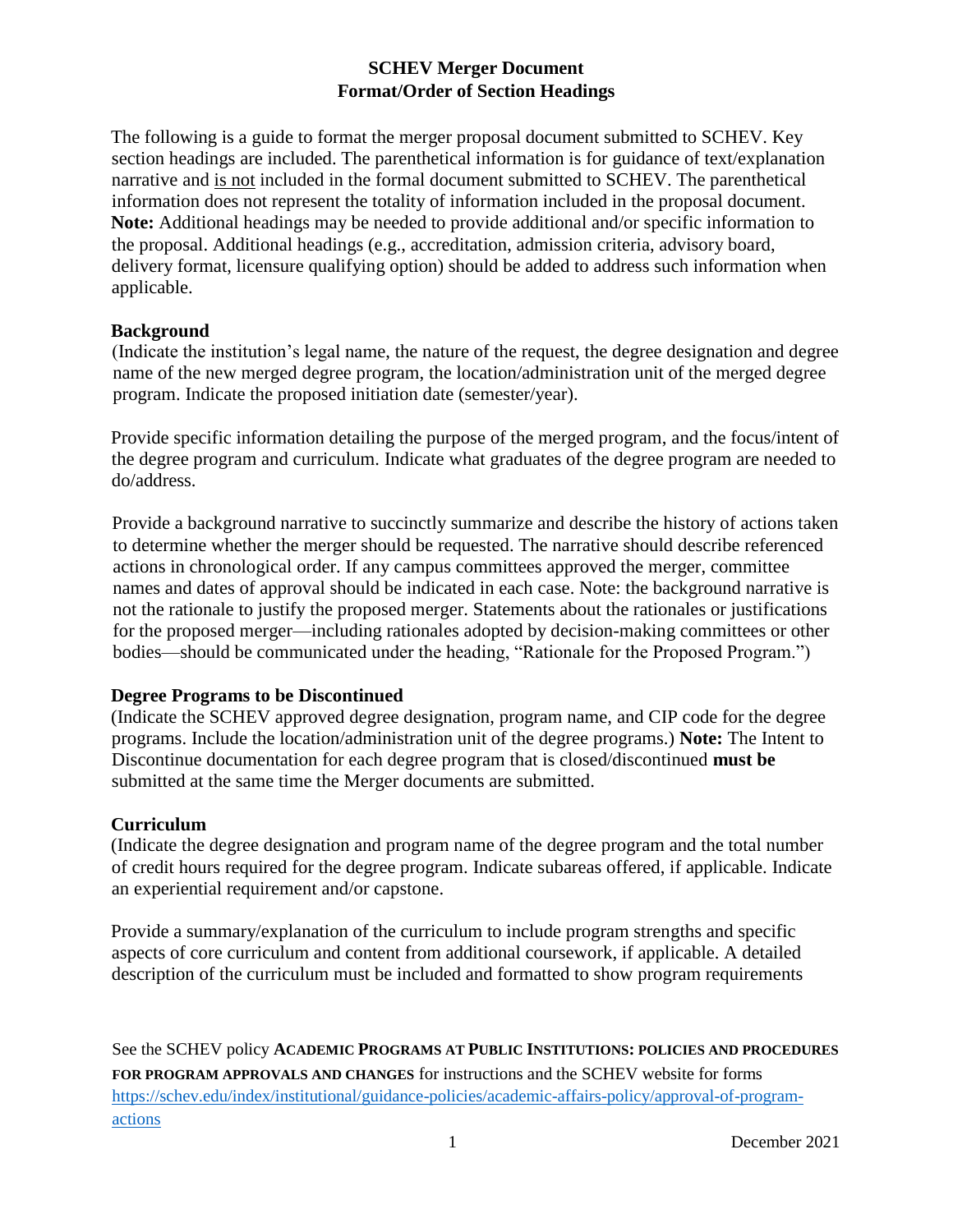# **SCHEV Merger Document Format/Order of Section Headings**

including the core courses and other specific areas (e.g., general education, research, methods courses, restricted electives, practicum, internship, capstone, additional required courses). If sub areas (concentrations, areas of emphasis, focus areas, majors, options, specialization, or tracks) are offered, include a summarized description of the focus/purpose of the sub area and the courses required. Indicate new courses. Include an appendix for a Sample Plan of Study for fulltime and part-time students and, an appendix for course descriptions of required core courses, restrictive electives, and courses in sub areas, if applicable.) **Note:** The program's curriculum must meet SCHEV requirements as indicated on pages 5 and 25-26 of SCHEV's Program Approvals and Changes policy.

#### **Student Learning Assessment**

((Indicate the degree designation name and program name. Provide a brief summary of the methods that will be used to assess student learning; indicate how capstone coursework or experiential requirements will be used to assess student learning. Include a bulleted list of student learning outcomes (knowledge and skills) students are expected to achieve and graduates demonstrate; provide a curriculum map to show when (which core and required courses) and how the institutions plan to assess student learning. If the curriculum includes sub areas, learning outcomes should be provided for each sub area. The information is not provided in the curriculum map.)

#### **Employment Skills**

(Include a bulleted list of what graduates will be able "to do" on a job. Skills and abilities should be appropriate to the curriculum and degree level of the program.)

### **Rationale for Proposed Merged Degree Program**

(Why is the proposed new merged degree program needed? What is occurring at the institution that is requiring the merged program, if applicable? What is occurring in industry that is requiring the merged program? Sources for support should be quoted and cited. As an appendix item, include letters of support if applicable.)

#### **Student Demand**

(Is the merged program addressing student demand? If yes, explain and provide data. Indicate whether enrollment in the merged program will be consistent with enrollment in the programs that are merged. Will there be an increase in student enrollment as a result of the merged program? How will additional students impact resources? Indicate whether existing faculty resources will be adequate to support the merged program. Complete the SCHEV "**Summary of Projected Enrollments in the Proposed Degree Program**" form. Include information to indicate what assumptions are being made.)

See the SCHEV policy **ACADEMIC PROGRAMS AT PUBLIC INSTITUTIONS: POLICIES AND PROCEDURES FOR PROGRAM APPROVALS AND CHANGES** for instructions and the SCHEV website for forms [https://schev.edu/index/institutional/guidance-policies/academic-affairs-policy/approval-of-program](https://schev.edu/index/institutional/guidance-policies/academic-affairs-policy/approval-of-program-actions)[actions](https://schev.edu/index/institutional/guidance-policies/academic-affairs-policy/approval-of-program-actions)